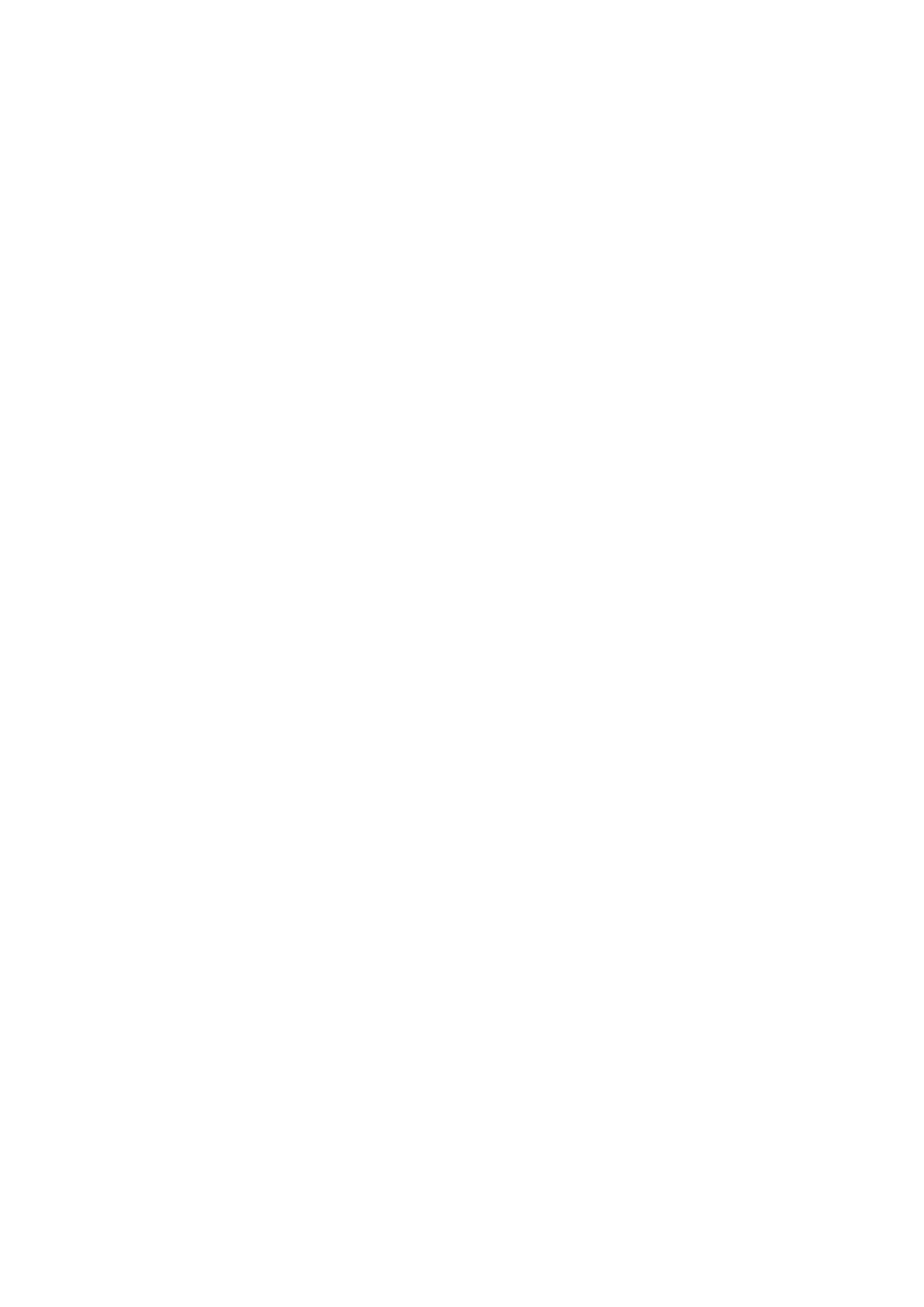Introduced by Revd the Hon F J Nile, MLC First print



New South Wales

## **Liquor Amendment (Drinking Age) Bill 2010**

#### **Contents**

|                                               | Page |
|-----------------------------------------------|------|
| Name of Act                                   |      |
| 2 Commencement                                |      |
| Schedule 1 Amendment of Liquor Act 2007 No 90 |      |
|                                               |      |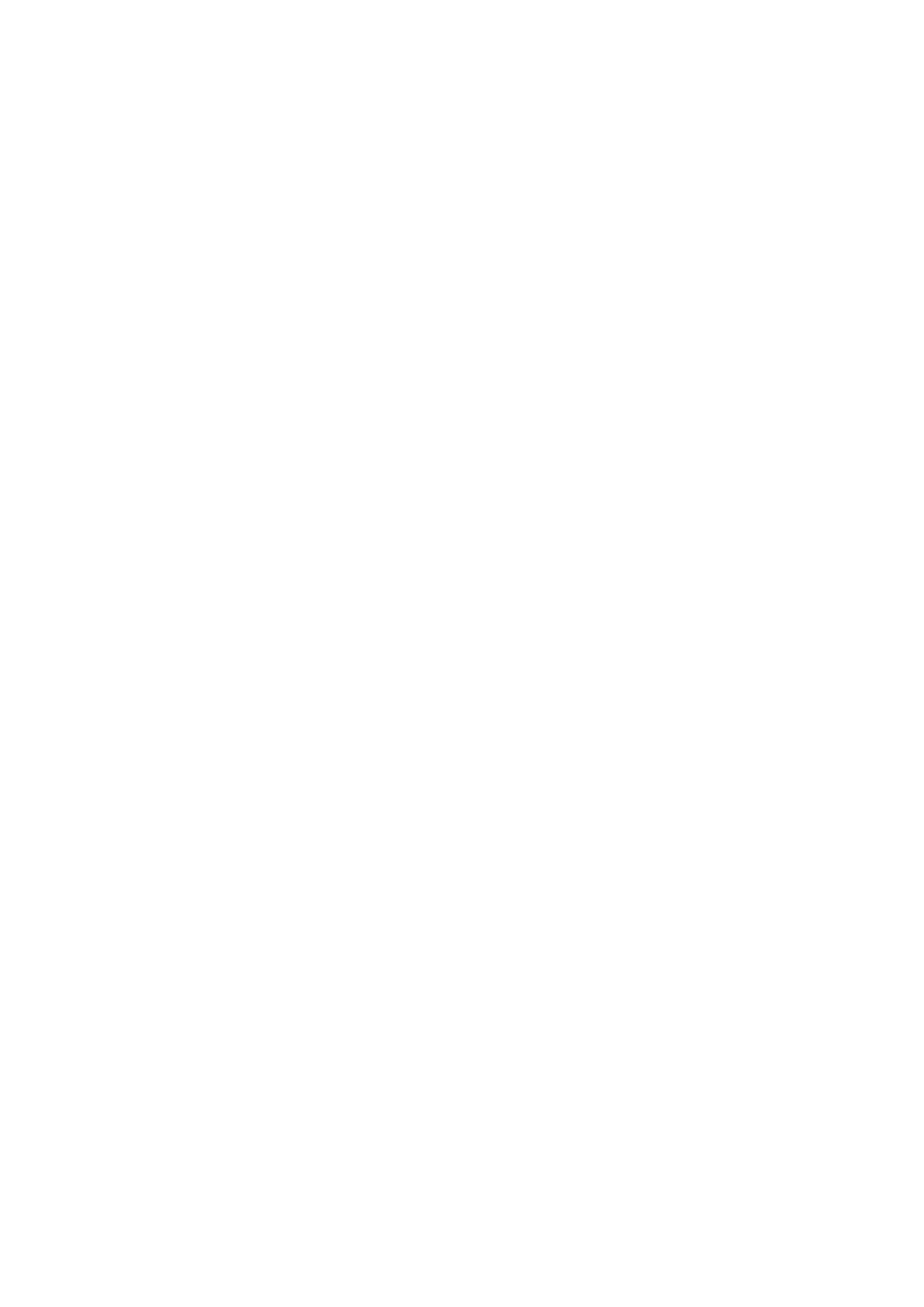

New South Wales

## **Liquor Amendment (Drinking Age) Bill 2010**

No , 2010

#### **A Bill for**

An Act to amend the *Liquor Act 2007* to raise the minimum drinking age from 18 years to 21 years.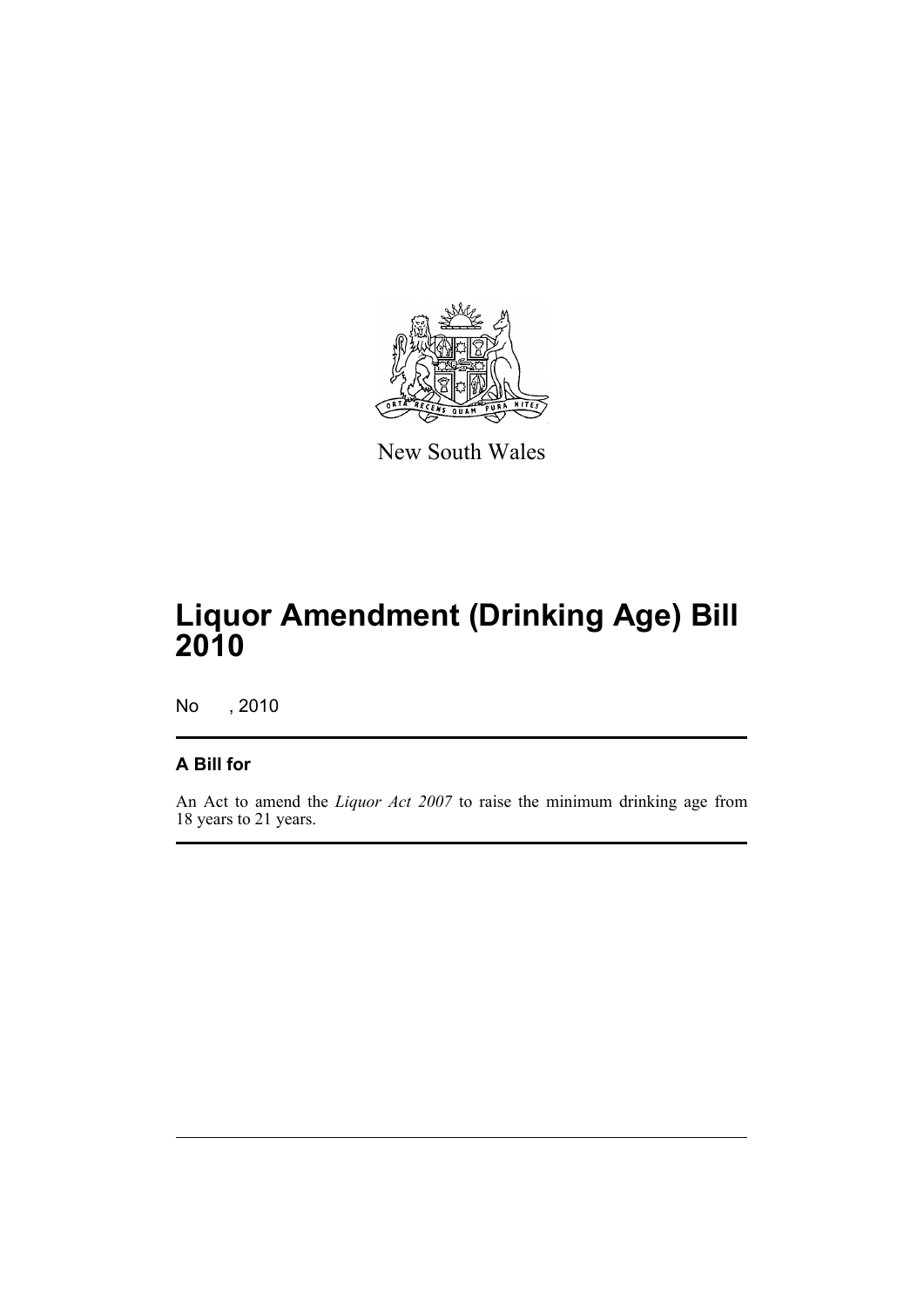<span id="page-5-1"></span><span id="page-5-0"></span>

| The Legislature of New South Wales enacts: |                                                                                                               | 1              |
|--------------------------------------------|---------------------------------------------------------------------------------------------------------------|----------------|
| 1                                          | Name of Act                                                                                                   | $\mathcal{P}$  |
|                                            | This Act is the Liquor Amendment (Drinking Age) Act 2010.                                                     | 3              |
|                                            | Commencement                                                                                                  | $\overline{a}$ |
|                                            | This Act commences 3 months after the date of assent to this Act, unless<br>commenced sooner by proclamation. | 5<br>6         |